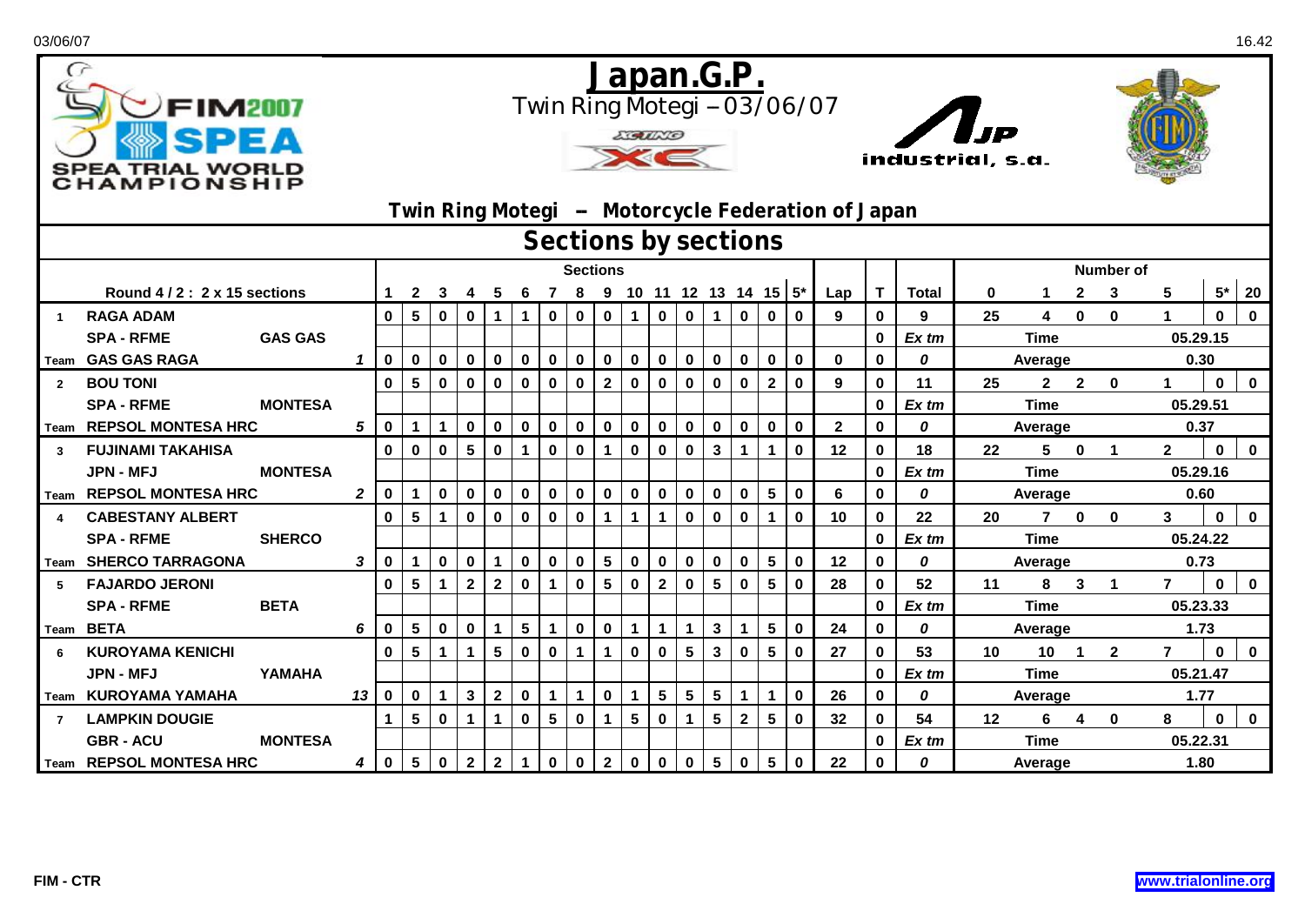| $\sigma$                   | FIM2007<br>SPEA TRIAL WORLD<br><b>HAMPIONSHIP</b> |                      |                |                 |                 |                 |                 |                 |                 |                         |                | <b>LIGULLO</b>  |                 | <u>Japan.G.P.</u> |                            |                 |                |                         | Twin Ring Motegi -- 03/06/07<br>Twin Ring Motegi - Motorcycle Federation of Japan |     | industrial, s.a. |              |                  |                |                         |                         |          |              |             |  |  |
|----------------------------|---------------------------------------------------|----------------------|----------------|-----------------|-----------------|-----------------|-----------------|-----------------|-----------------|-------------------------|----------------|-----------------|-----------------|-------------------|----------------------------|-----------------|----------------|-------------------------|-----------------------------------------------------------------------------------|-----|------------------|--------------|------------------|----------------|-------------------------|-------------------------|----------|--------------|-------------|--|--|
|                            |                                                   | Sections by sections |                |                 |                 |                 |                 |                 |                 |                         |                |                 |                 |                   |                            |                 |                |                         |                                                                                   |     |                  |              |                  |                |                         |                         |          |              |             |  |  |
|                            |                                                   |                      |                |                 |                 |                 |                 |                 | <b>Sections</b> |                         |                |                 |                 |                   |                            |                 |                |                         |                                                                                   |     |                  |              | <b>Number of</b> |                |                         |                         |          |              |             |  |  |
| Round 4/2: 2 x 15 sections |                                                   |                      |                |                 | $\mathbf{2}$    | 3               | 4               | 5               | 6               |                         |                |                 |                 |                   | 7 8 9 10 11 12 13 14 15 5* |                 |                |                         |                                                                                   | Lap | T                | <b>Total</b> | $\mathbf 0$      |                | $\mathbf{2}$            | 3                       | 5        |              | $5*$ 20     |  |  |
| 8                          | <b>DABILL JAMES</b>                               |                      |                | $\mathbf{0}$    | 5               | $\mathbf{0}$    | $\mathbf{1}$    | 5               | $\mathbf{0}$    | $\mathbf 0$             | $\mathbf 0$    | $5\phantom{.0}$ | $\mathbf 0$     | 5 <sup>5</sup>    | $\mathbf 0$                | 5               | $2^{\circ}$    | $5\phantom{.0}$         | $\mathbf 0$                                                                       | 33  | $\bf{0}$         | 59           | 15               | $\mathbf 1$    | 4                       | $\bf{0}$                | 10       | $\mathbf{0}$ | $\mathbf 0$ |  |  |
|                            | <b>GBR - ACU</b>                                  | <b>MONTESA</b>       |                |                 |                 |                 |                 |                 |                 |                         |                |                 |                 |                   |                            |                 |                |                         |                                                                                   |     | $\bf{0}$         | $Ex$ tm      | <b>Time</b>      |                |                         |                         | 05.20.42 |              |             |  |  |
|                            | Team FUTURE TRIAL                                 |                      | 9              | $\mathbf 0$     | $\mathbf 0$     | $\mathbf 0$     | $\mathbf 0$     | $\overline{2}$  | $\mathbf{2}$    | $\mathbf 0$             | $\mathbf 0$    | $5\phantom{.0}$ | $\mathbf 0$     | 5 <sup>1</sup>    | $\mathbf 0$                | $5\phantom{.0}$ | $\overline{2}$ | ${\bf 5}$               | $\mathbf 0$                                                                       | 26  | $\bf{0}$         | 0            | Average          |                |                         |                         | 1.97     |              |             |  |  |
| 9                          | <b>OGAWA TOMOYUKI</b>                             |                      |                | $\mathbf 0$     |                 | $\mathbf{1}$    | $\mathbf{3}$    | $\mathbf{3}$    | $5\phantom{1}$  | $\mathbf{1}$            | $\mathbf 0$    | $\overline{2}$  | $\mathbf 1$     | 5                 | $\bf{0}$                   | 3               | 1              | $5\phantom{1}$          | $\mathbf 0$                                                                       | 31  | $\bf{0}$         | 59           | 8                | 8              | $\mathbf{3}$            | 5                       | 6        | $\mathbf 0$  | $\mathbf 0$ |  |  |
|                            | <b>JPN - MFJ</b>                                  | <b>HONDA</b>         |                |                 |                 |                 |                 |                 |                 |                         |                |                 |                 |                   |                            |                 |                |                         |                                                                                   |     | $\bf{0}$         | Ex tm        | <b>Time</b>      |                |                         |                         | 05.12.04 |              |             |  |  |
|                            | <b>Team HRC CLUB MITANI</b>                       |                      | 16             | $\mathbf 0$     | $5^{\circ}$     | $\mathbf 0$     | $\mathbf{3}$    | 5 <sup>5</sup>  | $\overline{2}$  | $\mathbf{2}$            | $\mathbf 0$    | $\mathbf 0$     | $\mathbf 1$     | $\mathbf 1$       | $\mathbf 0$                | $\mathbf{3}$    | 1              | $\overline{\mathbf{5}}$ | $\mathbf 0$                                                                       | 28  | $\bf{0}$         | 0            | Average          |                |                         |                         | 1.97     |              |             |  |  |
| 10                         | <b>FREIXA MARC</b>                                |                      |                | $5\phantom{a}$  | 5               | $\mathbf{0}$    | $5\phantom{.0}$ | $\mathbf{3}$    | $\overline{2}$  | $\mathbf 0$             | $\mathbf 0$    | $\mathbf{1}$    | $\mathbf 0$     | $\mathbf 0$       | $\mathbf{1}$               | 5               | $\mathbf 0$    | $5\phantom{1}$          | $\mathbf{0}$                                                                      | 32  | $\mathbf 0$      | 69           | 9                | $\overline{7}$ | $2^{\circ}$             | $\overline{\mathbf{1}}$ | 11       | $\mathbf 0$  | $\mathbf 0$ |  |  |
|                            | <b>SPA - RFME</b>                                 | <b>SCORPA</b>        |                |                 |                 |                 |                 |                 |                 |                         |                |                 |                 |                   |                            |                 |                |                         |                                                                                   |     | $\bf{0}$         | Ex tm        |                  | <b>Time</b>    |                         |                         | 05.18.16 |              |             |  |  |
|                            | Team RFME LAFARGE                                 |                      | $\overline{7}$ | $\mathbf 0$     | 5               | $\mathbf 0$     | $5\phantom{.0}$ | 1               | $\overline{2}$  | $\mathbf{1}$            | $\mathbf{1}$   | $5\phantom{.0}$ | $5\phantom{.0}$ | 1                 | $\mathbf 0$                | $5\phantom{.0}$ | $\mathbf{1}$   | $5\phantom{.0}$         | $\mathbf 0$                                                                       | 37  | $\mathbf 0$      | 0            |                  | Average        |                         |                         | 2.30     |              |             |  |  |
| 11                         | <b>SHIBUYA ISAO</b>                               |                      |                | $5\phantom{a}$  | 5               | $\mathbf 0$     | $\mathbf 0$     | 1               | $\mathbf{3}$    | $5\phantom{a}$          | $5\phantom{a}$ | $5\phantom{1}$  | $\mathbf 0$     | $\mathbf 0$       | $5\phantom{1}$             | $5\phantom{.0}$ | $\mathbf 1$    | $5\phantom{a}$          | $\mathbf{0}$                                                                      | 45  | $\mathbf 0$      | 79           | 10               | 4              | $\mathbf{1}$            | $\overline{1}$          | 14       | $\mathbf 0$  | $\mathbf 0$ |  |  |
|                            | <b>JPN - MFJ</b>                                  | <b>BETA</b>          |                |                 |                 |                 |                 |                 |                 |                         |                |                 |                 |                   |                            |                 |                |                         |                                                                                   |     | $\mathbf 0$      | Ex tm        |                  | <b>Time</b>    |                         |                         | 04.16.23 |              |             |  |  |
| Team                       | <b>WISE BETA RACING</b>                           |                      | 30             | $5\phantom{.0}$ | 5 <sup>5</sup>  | $\mathbf 0$     | $\mathbf{1}$    | $\mathbf{1}$    | $\overline{2}$  | $\mathbf 0$             | $\mathbf 0$    | $5\phantom{1}$  | $\mathbf 0$     | $\mathbf 0$       | $5\phantom{1}$             | $5\phantom{.0}$ | $\mathbf 0$    | $5\phantom{1}$          | $\mathbf 0$                                                                       | 34  | $\mathbf 0$      | 0            |                  | Average        |                         |                         | 2.63     |              |             |  |  |
| 12                         | <b>NOZAKI FUMITAKA</b>                            |                      |                | $\mathbf{1}$    | 5               | $\overline{2}$  | $5\phantom{.0}$ | 5               | $\mathbf{3}$    | $\mathbf{1}$            | $\mathbf 0$    | $\mathbf{3}$    | $5\phantom{.0}$ | 5                 | $5\phantom{1}$             | 5               | $\mathbf 1$    | $5\phantom{1}$          | $\mathbf 0$                                                                       | 51  | $\bf{0}$         | 88           | 4                | 6              | $\overline{\mathbf{4}}$ | 3                       | 13       | $\mathbf{0}$ | $\mathbf 0$ |  |  |
|                            | <b>JPN - MFJ</b>                                  | YAMAHA               |                |                 |                 |                 |                 |                 |                 |                         |                |                 |                 |                   |                            |                 |                |                         |                                                                                   |     | $\bf{0}$         | Ex tm        |                  | <b>Time</b>    |                         |                         |          | 05.04.10     |             |  |  |
|                            | Team FUMITAKA & YSP KEIYO                         |                      | 18             | $\mathbf{1}$    | $\mathbf{2}$    | $\mathbf 0$     | $5\phantom{.0}$ | 2 <sup>7</sup>  | $\mathbf{3}$    | $\overline{\mathbf{5}}$ | $\mathbf 0$    | $\mathbf 0$     | $\mathbf{1}$    | 2 <sup>7</sup>    | $5\phantom{.0}$            | $5\phantom{a}$  | 1              | $5\phantom{1}$          | $\mathbf 0$                                                                       | 37  | $\bf{0}$         | 0            |                  | Average        |                         |                         | 2.93     |              |             |  |  |
| 13                         | <b>OLIVERAS DANIEL</b>                            |                      |                | $\mathbf 0$     | $5\overline{5}$ | $5\phantom{.0}$ | $5\phantom{.0}$ | 5               | $\mathbf{1}$    | $\mathbf 0$             | $\mathbf 0$    | $5\phantom{.0}$ | $5\phantom{.0}$ | $\mathbf{3}$      | $5\phantom{a}$             | $5\phantom{.0}$ | 1              | $5\phantom{a}$          | $\mathbf 0$                                                                       | 50  | $\mathbf 0$      | 99           | 5                | 4              | $\overline{2}$          | $\overline{2}$          | 17       | $\bf{0}$     | $\mathbf 0$ |  |  |
|                            | <b>SPA - RFME</b>                                 | <b>SHERCO</b>        |                |                 |                 |                 |                 |                 |                 |                         |                |                 |                 |                   |                            |                 |                |                         |                                                                                   |     | $\mathbf 0$      | Ex tm        |                  | <b>Time</b>    |                         |                         | 05.16.42 |              |             |  |  |
|                            | Team OLIVERAS SHERCO                              |                      | 20             | $\mathbf 1$     | 5 <sup>5</sup>  | $5\phantom{.0}$ | $5\phantom{.0}$ | $\mathbf{2}$    | $\mathbf{3}$    | $\pmb{0}$               | $\mathbf 0$    | $\overline{2}$  | $5\phantom{.0}$ | 5 <sub>5</sub>    | $\overline{\mathbf{5}}$    | $5\phantom{a}$  | $\mathbf 1$    | $\overline{\mathbf{5}}$ | $\mathbf 0$                                                                       | 49  | $\mathbf 0$      | 0            |                  | Average        |                         |                         | 3.30     |              |             |  |  |
| 14                         | <b>MAURINO DANIELE</b>                            |                      |                | $\mathbf{1}$    | 5               | $5\phantom{.0}$ | $\mathbf{3}$    | 5               | $\overline{2}$  | $\mathbf 0$             | $\mathbf 0$    | $5\phantom{.0}$ | $\mathbf{1}$    | 5                 | $5\phantom{.0}$            | 5               | 5              | $5\phantom{.0}$         | $\mathbf 0$                                                                       | 52  | $\mathbf 0$      | 109          | $\mathbf{2}$     | 5              | 3                       |                         | 19       | $\mathbf{0}$ | $\mathbf 0$ |  |  |
|                            | <b>ITA - FMI</b>                                  | <b>BETA</b>          |                |                 |                 |                 |                 |                 |                 |                         |                |                 |                 |                   |                            |                 |                |                         |                                                                                   |     | $\bf{0}$         | Ex tm        | <b>Time</b>      |                |                         |                         | 05.07.25 |              |             |  |  |
|                            | Team TOP TRIAL                                    |                      | 11 I           | 5               | $5\phantom{.0}$ | $\mathbf{1}$    | $5\phantom{.0}$ | $5\phantom{.0}$ | $\mathbf{2}$    | $\overline{\mathbf{5}}$ | 1              | $5\phantom{.0}$ | $\mathbf{1}$    | 5 <sup>5</sup>    | $\overline{\mathbf{5}}$    | $5\phantom{.0}$ | 2 <sup>1</sup> | $\overline{\mathbf{5}}$ | $\mathbf 0$                                                                       | 57  | $\bf{0}$         | 0            |                  | Average        |                         |                         | 3.63     |              |             |  |  |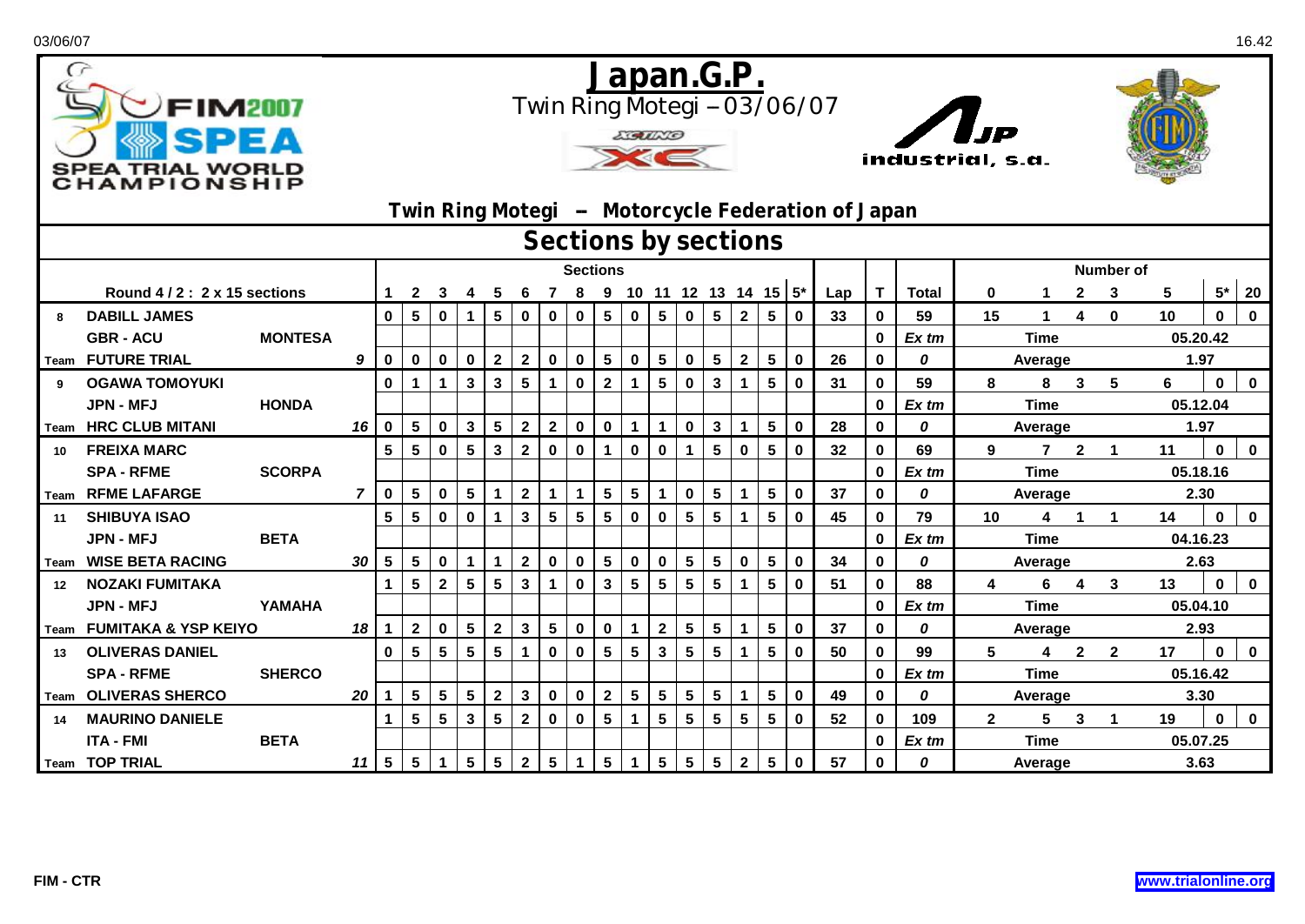| G  | FIM2007<br><b>TRIAL WORL</b><br>HAMPIONSHIP |                            | <u>Japan.G.P.</u><br>Twin Ring Motegi -- 03/06/07<br><b>LIGULLO</b><br>industrial, s.a.<br>Twin Ring Motegi - Motorcycle Federation of Japan<br>Sections by sections |                 |                 |                 |                         |                |                 |                         |                 |                 |                 |                         |                         |                 |                            |                         |                  |     |              |              |              |              |                |                |          |              |             |  |
|----|---------------------------------------------|----------------------------|----------------------------------------------------------------------------------------------------------------------------------------------------------------------|-----------------|-----------------|-----------------|-------------------------|----------------|-----------------|-------------------------|-----------------|-----------------|-----------------|-------------------------|-------------------------|-----------------|----------------------------|-------------------------|------------------|-----|--------------|--------------|--------------|--------------|----------------|----------------|----------|--------------|-------------|--|
|    |                                             |                            |                                                                                                                                                                      |                 |                 |                 |                         |                |                 |                         |                 |                 |                 |                         |                         |                 |                            |                         |                  |     |              |              |              |              |                |                |          |              |             |  |
|    |                                             |                            |                                                                                                                                                                      |                 | <b>Sections</b> |                 |                         |                |                 |                         |                 |                 |                 |                         |                         |                 |                            |                         | <b>Number of</b> |     |              |              |              |              |                |                |          |              |             |  |
|    |                                             | Round 4/2: 2 x 15 sections |                                                                                                                                                                      |                 |                 | 3               | 4                       | 5              | 6               |                         |                 |                 |                 |                         |                         |                 | 7 8 9 10 11 12 13 14 15 5* |                         |                  | Lap | T            | <b>Total</b> | $\mathbf 0$  |              | $\mathbf{2}$   | 3              | 5        |              | $5*$ 20     |  |
| 15 | <b>OGAWA TSUYOSHI</b>                       |                            |                                                                                                                                                                      | 5               | 5               | $\mathbf{3}$    | 5                       | 5              | $\overline{2}$  | $\mathbf{2}$            | 5 <sup>5</sup>  | $5\phantom{.0}$ | $5\phantom{.0}$ | 3 <sup>1</sup>          | $5\phantom{1}$          | 5               | 5                          | $5\phantom{.0}$         | $\mathbf{0}$     | 65  | $\bf{0}$     | 118          | $\mathbf 1$  | $\mathbf 1$  | 5              | 4              | 19       | $\mathbf{0}$ | $\mathbf 0$ |  |
|    | <b>JPN - MFJ</b>                            | <b>MONTESA</b>             |                                                                                                                                                                      |                 |                 |                 |                         |                |                 |                         |                 |                 |                 |                         |                         |                 |                            |                         |                  |     | $\bf{0}$     | $Ex$ tm      |              | <b>Time</b>  | 05.20.00       |                |          |              |             |  |
|    | Team FUTURE TRIAL                           |                            | 12                                                                                                                                                                   | 5               | 5 <sup>5</sup>  | $\mathbf{3}$    | $\overline{\mathbf{5}}$ | 3 <sup>1</sup> | $\mathbf{2}$    | $\mathbf 0$             | $\overline{2}$  | ${\bf 5}$       | $\mathbf 1$     | 5 <sup>1</sup>          | $\sqrt{5}$              | $5\phantom{.0}$ | $\overline{2}$             | ${\bf 5}$               | $\mathbf 0$      | 53  | $\bf{0}$     | 0            |              | Average      |                | 3.93           |          |              |             |  |
|    | <b>BRUAND CHRISTOPHE</b>                    |                            |                                                                                                                                                                      | 5               | 5               | $\mathbf{1}$    | $5\phantom{.0}$         | 5              | $5\phantom{.0}$ | $\mathbf 0$             | 1               | $5\phantom{.0}$ | 5               | $\overline{\mathbf{3}}$ | $5\phantom{1}$          | 5               | $\overline{2}$             | $5\phantom{1}$          | $\mathbf 0$      | 57  | $\bf{0}$     | 122          | $\mathbf{2}$ | $\mathbf{2}$ | $\overline{2}$ | $\mathbf{2}$   | 22       | $\mathbf 0$  | $\mathbf 0$ |  |
|    | <b>FRA - FFM</b>                            | <b>SHERCO</b>              |                                                                                                                                                                      |                 |                 |                 |                         |                |                 |                         |                 |                 |                 |                         |                         |                 |                            |                         |                  |     | $\bf{0}$     | Ex tm        | <b>Time</b>  |              |                |                | 13.26.01 |              |             |  |
|    | Team SHERCO                                 |                            | 15                                                                                                                                                                   | $\overline{2}$  | 5 <sup>1</sup>  | $5\phantom{.0}$ | $5\phantom{.0}$         | 5 <sup>1</sup> | $\mathbf 0$     | $5\phantom{.0}$         | 5 <sup>5</sup>  | $5\phantom{.0}$ | $5\phantom{.0}$ | 3 <sup>1</sup>          | $5\phantom{.0}$         | $5\phantom{.0}$ | 5 <sub>5</sub>             | $\overline{\mathbf{5}}$ | $\mathbf 0$      | 65  | $\bf{0}$     | 0            |              | Average      |                | 4.07           |          |              |             |  |
| 17 | <b>IUCHI MASATARO</b>                       |                            |                                                                                                                                                                      | $5\phantom{a}$  | 5               | $\mathbf{3}$    | 5                       | $\mathbf{2}$   | $\mathbf{3}$    | $\mathbf{1}$            | $5\phantom{1}$  | $\mathbf{3}$    | 5               | 5                       | $5\phantom{1}$          | 5               | 5                          | $5\phantom{1}$          | $\mathbf{0}$     | 62  | $\mathbf 0$  | 126          | 0            | $\mathbf{2}$ | $2^{\circ}$    | 5              | 21       | $\mathbf 0$  | $\mathbf 0$ |  |
|    | JPN - MFJ                                   | <b>BETA</b>                |                                                                                                                                                                      |                 |                 |                 |                         |                |                 |                         |                 |                 |                 |                         |                         |                 |                            |                         |                  |     | $\bf{0}$     | Ex tm        |              | <b>Time</b>  |                |                |          | 05.23.09     |             |  |
|    | <b>Team UICHI</b>                           |                            | 23                                                                                                                                                                   | <b>3</b>        | 5 <sup>5</sup>  | $5\phantom{.0}$ | $5\phantom{.0}$         | 5 <sup>5</sup> | $5\phantom{.0}$ | $\mathbf{2}$            | $\mathbf{1}$    | $\mathbf{3}$    | $5\phantom{.0}$ | 5 <sup>1</sup>          | $5\phantom{a}$          | $5\phantom{.0}$ | 5 <sub>5</sub>             | $5\phantom{.0}$         | $\mathbf 0$      | 64  | $\mathbf 0$  | 0            |              | Average      |                |                | 4.20     |              |             |  |
| 18 | <b>BETHUNE JEROME</b>                       |                            |                                                                                                                                                                      | $5\phantom{a}$  | 5               | $5\phantom{1}$  | $5\phantom{a}$          | 5              | $\mathbf{3}$    | $5\phantom{a}$          | $5\phantom{a}$  | $5\phantom{a}$  | $5\phantom{a}$  | $\overline{\mathbf{2}}$ | $5\phantom{1}$          | $5\phantom{.0}$ | $\mathbf 1$                | $5\phantom{1}$          | $\mathbf{0}$     | 66  | $\mathbf 0$  | 129          | $\bf{0}$     | 4            | $\mathbf{1}$   | $\overline{1}$ | 24       | $\mathbf 0$  | $\mathbf 0$ |  |
|    | <b>FRA - FFM</b>                            | <b>BETA</b>                |                                                                                                                                                                      |                 |                 |                 |                         |                |                 |                         |                 |                 |                 |                         |                         |                 |                            |                         |                  |     | $\mathbf 0$  | Ex tm        |              | <b>Time</b>  |                |                | 04.14.00 |              |             |  |
|    | Team MAYA MOTOS                             |                            | 14                                                                                                                                                                   | $5\phantom{.0}$ | 5 <sup>1</sup>  | $5\phantom{.0}$ | $5\phantom{.0}$         | 5 <sup>5</sup> | $5\phantom{1}$  | $\mathbf{1}$            | $\mathbf 1$     | $5\phantom{1}$  | $5\phantom{.0}$ | 5 <sup>1</sup>          | $5\phantom{1}$          | $5\phantom{.0}$ | $\mathbf{1}$               | $5\phantom{1}$          | $\mathbf 0$      | 63  | $\mathbf 0$  | 0            |              | Average      |                |                | 4.30     |              |             |  |
| 19 | <b>KOMORI FUMIHIKO</b>                      |                            |                                                                                                                                                                      | 5               | 5               | $\mathbf{3}$    | $5\phantom{a}$          | 5              | $\mathbf{3}$    | $5\phantom{1}$          | 5               | $5\phantom{1}$  | $5\phantom{.0}$ | 5                       | $5\phantom{1}$          | 5               | $5\phantom{a}$             | $5\phantom{1}$          | $\mathbf 0$      | 71  | $\mathbf{0}$ | 132          | $\mathbf{0}$ | 1            | $\mathbf 0$    | $\overline{7}$ | 22       | $\mathbf{0}$ | $\mathbf 0$ |  |
|    | <b>JPN - MFJ</b>                            | <b>HONDA</b>               |                                                                                                                                                                      |                 |                 |                 |                         |                |                 |                         |                 |                 |                 |                         |                         |                 |                            |                         |                  |     | $\bf{0}$     | Ex tm        |              | <b>Time</b>  |                |                | 05.25.04 |              |             |  |
|    | <b>Team MITANI</b>                          |                            | 25                                                                                                                                                                   | 3               | 5               | $\mathbf{3}$    | 5                       | 5              | $\mathbf{3}$    | $\sqrt{5}$              | 3 <sup>1</sup>  | $\mathbf{3}$    | $\mathbf{1}$    | 5                       | $5\phantom{.0}$         | $5\phantom{a}$  | 5                          | $5\phantom{1}$          | $\mathbf 0$      | 61  | $\bf{0}$     | 0            | Average      |              |                |                | 4.40     |              |             |  |
| 20 | <b>SAKATA SHOTA</b>                         |                            |                                                                                                                                                                      | $5\phantom{a}$  | 5               | $5\phantom{.0}$ | $5\phantom{.0}$         | 5              | $\mathbf{3}$    | $\mathbf 0$             | $5\phantom{.0}$ | $5\phantom{.0}$ | $5\phantom{.0}$ | 5                       | $5\phantom{a}$          | $5\phantom{.0}$ | $\mathbf{3}$               | $\overline{\mathbf{5}}$ | $\mathbf 0$      | 66  | $\mathbf 0$  | 134          |              | 1            | $\mathbf 1$    | $\overline{2}$ | 25       | $\bf{0}$     | $\mathbf 0$ |  |
|    | JPN - MFJ                                   | <b>GAS GAS</b>             |                                                                                                                                                                      |                 |                 |                 |                         |                |                 |                         |                 |                 |                 |                         |                         |                 |                            |                         |                  |     | $\bf{0}$     | $Ex$ tm      |              | <b>Time</b>  |                |                | 05.20.27 |              |             |  |
|    | Team GAS GAS SHOTA                          |                            | 29                                                                                                                                                                   | $\sqrt{5}$      | $5\overline{)}$ | $5\phantom{.0}$ | $5\phantom{.0}$         | 5              | $\mathbf{2}$    | $\mathbf 1$             | 5 <sub>5</sub>  | $5\phantom{.0}$ | $5\phantom{.0}$ | 5 <sup>5</sup>          | $\overline{\mathbf{5}}$ | $5\phantom{a}$  | 5 <sup>5</sup>             | $\sqrt{5}$              | $\mathbf 0$      | 68  | $\mathbf 0$  | 0            |              | Average      |                |                | 4.47     |              |             |  |
| 21 | <b>IOLITTA FRANCESCO</b>                    |                            |                                                                                                                                                                      | $\mathbf{3}$    | 5               | $5\phantom{.0}$ | $5\phantom{.0}$         | 5              | $5\phantom{1}$  | $\mathbf{1}$            | 5               | $5\phantom{a}$  | $5\phantom{.0}$ | 5                       | $5\phantom{.0}$         | 5               | 5                          | $5\phantom{.0}$         | $\mathbf 0$      | 69  | $\mathbf 0$  | 136          | $\mathbf{0}$ | $\mathbf{2}$ | $\mathbf 0$    | 3              | 25       | $\mathbf{0}$ | $\mathbf 0$ |  |
|    | <b>ITA - FMI</b>                            | <b>SHERCO</b>              |                                                                                                                                                                      |                 |                 |                 |                         |                |                 |                         |                 |                 |                 |                         |                         |                 |                            |                         |                  |     | $\bf{0}$     | Ex tm        |              | <b>Time</b>  |                |                | 04.00.07 |              |             |  |
|    | <b>Team MITON TRIAL</b>                     |                            | 22                                                                                                                                                                   | 5               | 5 <sup>5</sup>  | $5\phantom{.0}$ | $5\phantom{.0}$         | 5              | $\mathbf{1}$    | $\overline{\mathbf{5}}$ | $\mathbf{3}$    | $\mathbf{3}$    | $5\phantom{.0}$ | 5 <sup>5</sup>          | $\sqrt{5}$              | $5\phantom{.0}$ | 5                          | $\sqrt{5}$              | $\mathbf 0$      | 67  | $\bf{0}$     | 0            |              | Average      |                |                | 4.53     |              |             |  |